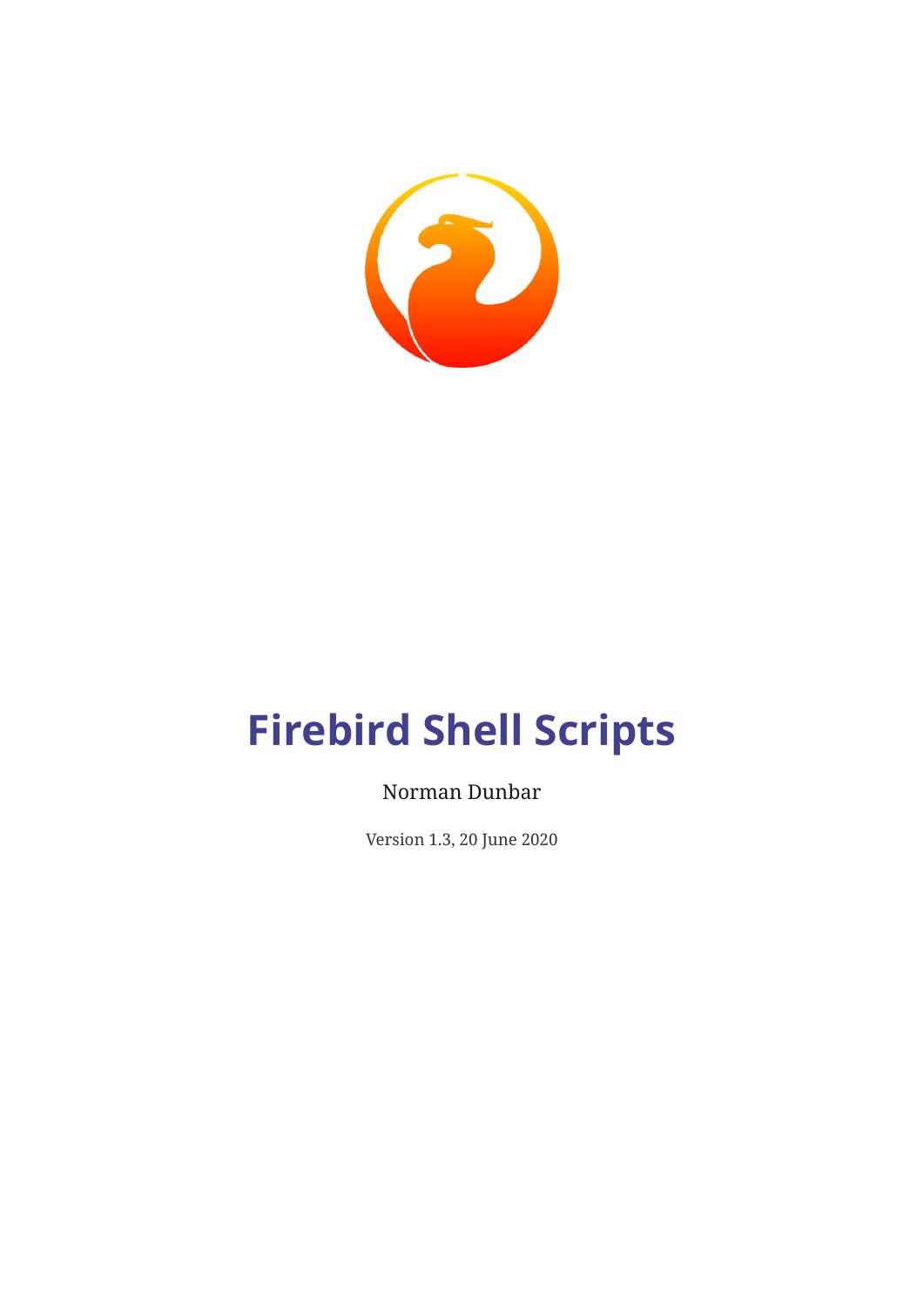## **Table of Contents**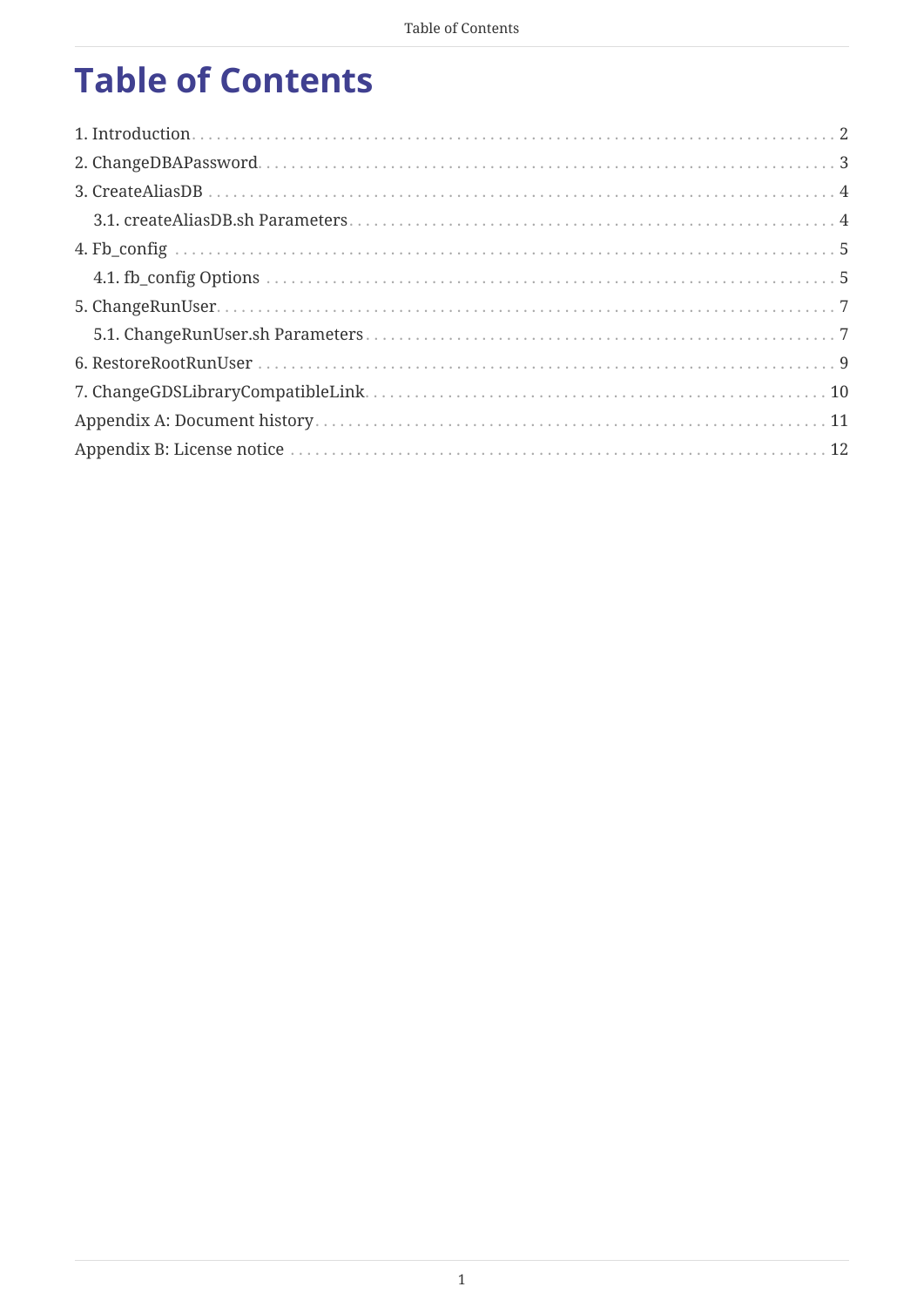### <span id="page-2-0"></span>**Chapter 1. Introduction**

After a successful installation of Firebird, the /opt/firebird/bin directory will contain a number of useful shell scripts. This manual gives details of what these scripts are for and how they are used.

In the remainder of this manual, we will discuss the following scripts:

- changeDBAPassword.sh
- createAliasDB.sh
- fb\_config
- changeRunUser.sh
- restoreRootRunUser.sh
- changeGdsLibraryCompatibleLink.sh (Classic server only.)



The above list is correct at the time of writing and, unless otherwise noted, only applies to Firebird 1.5, 2.0 and 2.1 Super Server installed on a Linux system. Other flavours of Unix may have different scripts. I am currently unable to discuss those potential changes as I do not have access to other Unix systems.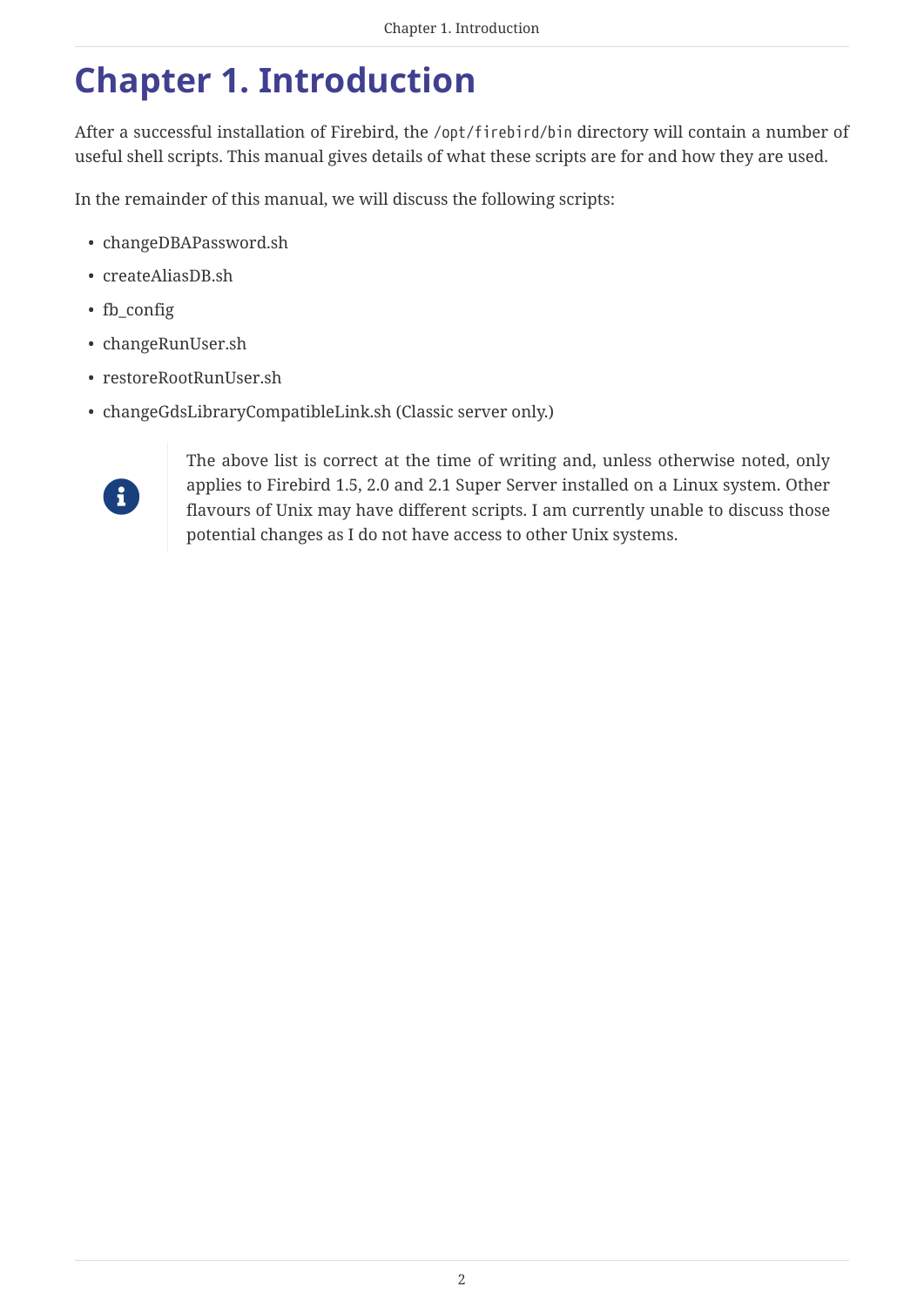### <span id="page-3-0"></span>**Chapter 2. ChangeDBAPassword**

The changeDBAPassword.sh script allows the password for the SYSDBA user to be changed and various startup scripts etc to have their ownership changed accordingly. The script is run in noninteractive mode as part of the installation process to create an initial randomly generated password which is stored in the /opt/firebird/SYSDBA.password file.

Up until version 2.1 of Firebird, the password is subsequently used in the startup script /etc/rc.d/init.d/firebird, which also has a symlink set up to point to /etc/init.d/firebird.

The security database (/opt/firebird/security.fdb or /opt/firebird/security2.fdb — depending on your Firebird version) is also updated with the new password.



The script must be run as the root user, and when run, changeDBAPassword.sh will prompt you for the current SYSDBA password and then for a new password. Both of these will appear on the display so for enhanced security, don't allow anyone to look over your shoulder when you run the script.

After the script has been run, the file /opt/firebird/SYSDBA.password will contain the password in plain text, so make sure that this file is not readable by anyone except root.

The following is an example of running the script to change the SYSDBA password from 'masterkey' to 'biroguin' which, being a made up word, should be less crackable or guessable.

```
# cd /opt/firebird/bin
# ./changeDBAPassword.sh
Please enter current password for SYSDBA user : masterkey
Please enter new password for SYSDBA user : biroguin
GSEC> GSEC>
```
Running ed to modify /etc/init.d/firebird

Whenever you change the SYSDBA password using the gsec utility, you should also change the startup script file as well. To ensure a complete update, always use this script when changing the SYSDBA user's password.



This doesn't apply when using Firebird 2.1 and above as the startup script no longer requires the SYSDBA password.

In the example above, the last line of output will not be displayed on systems running Firebird 2.1 and above as the startup scripts are no longer changed when the SYSDBA password is modified.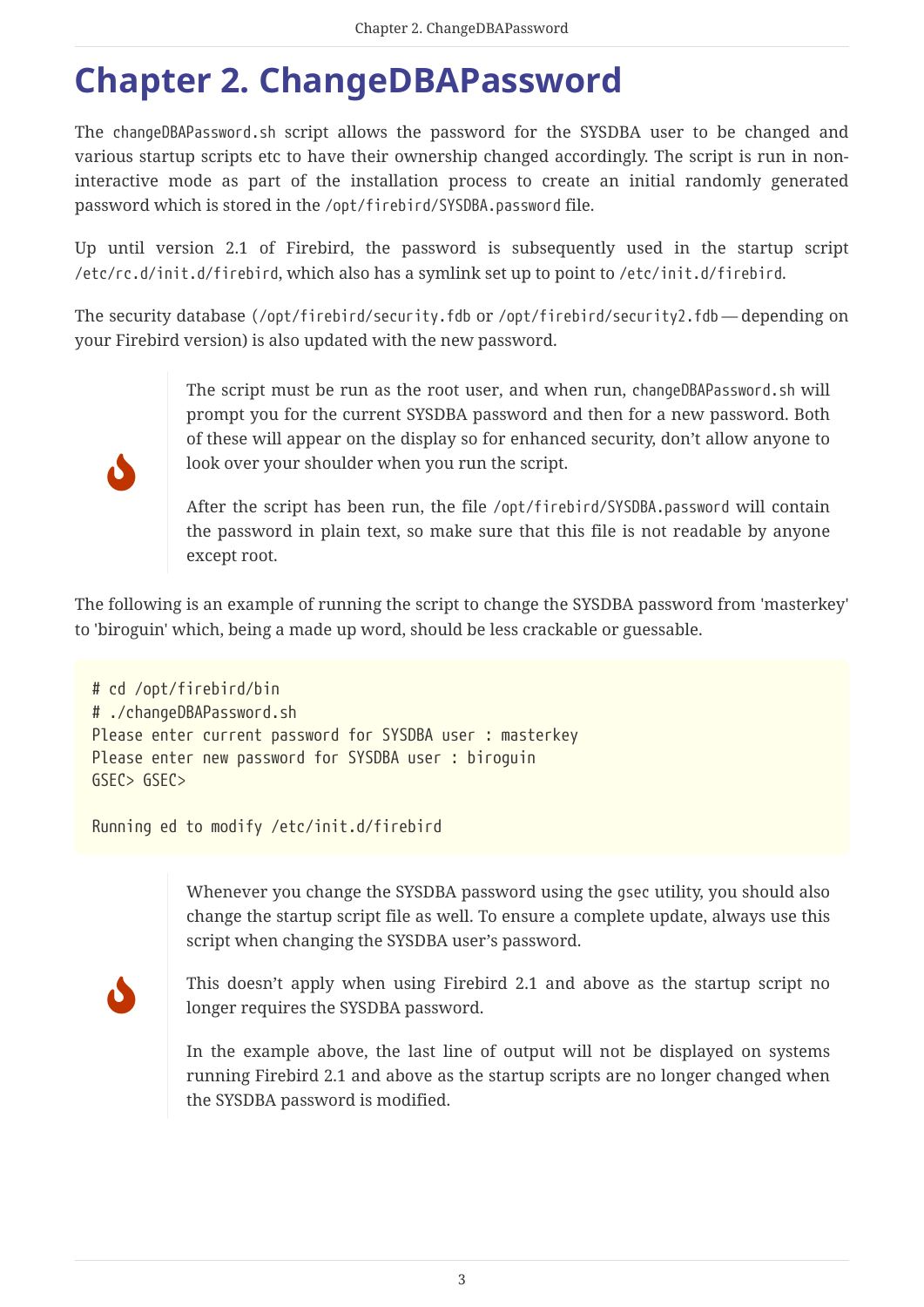### <span id="page-4-0"></span>**Chapter 3. CreateAliasDB**

The createAliasDB.sh script allows the creation of a new database to be carried out, and an alias for that database to be created in the file /opt/firebird/aliases.conf.



The createAliasDB.sh script must be run as the root user.

If your system is not set up properly, the database creation step may fail but the alias will still be added to the aliases file. This could leave you subsequently unable to add the alias properly, as the script checks to ensure that you do not overwrite an existing alias. You will have to manually edit the alias file to remove the broken alias.

All databases must be owned by the firebird user, and by the firebird group. The following shows a new directory being created by the root user to allow Firebird databases to be created.

# cd /u01 # mkdir databases # chown firebird:firebird databases

At this point the directory /u01/databases is available for use as a repository for one or more Firebird databases. Obviously, in the above example, the /u01 directory already existed.

### <span id="page-4-1"></span>**3.1. createAliasDB.sh Parameters**

To run the createAliasDP.sh script, use a command line similar to the following:

# createAliasDB.sh <*new\_alias*> <*database\_name*>

The script takes two parameters on the command line, both of which are mandatory:

#### *new\_alias*

The first parameter is the new alias you wish to create. This alias must not already exist in the alias file, or an error will be displayed and no further action taken.

#### *database\_filename*

The second parameter specifies the *full path* to the database file. You must not specify a relative path as this could lead to incorrect database filenames being used at connection time. The script will reject any attempt to pass a relative pathname instead of a full pathname.

A brand new empty database will be created provided that the name passed to the script doesn't already exist. If the database already exists, only the alias will be created and added to the alias file.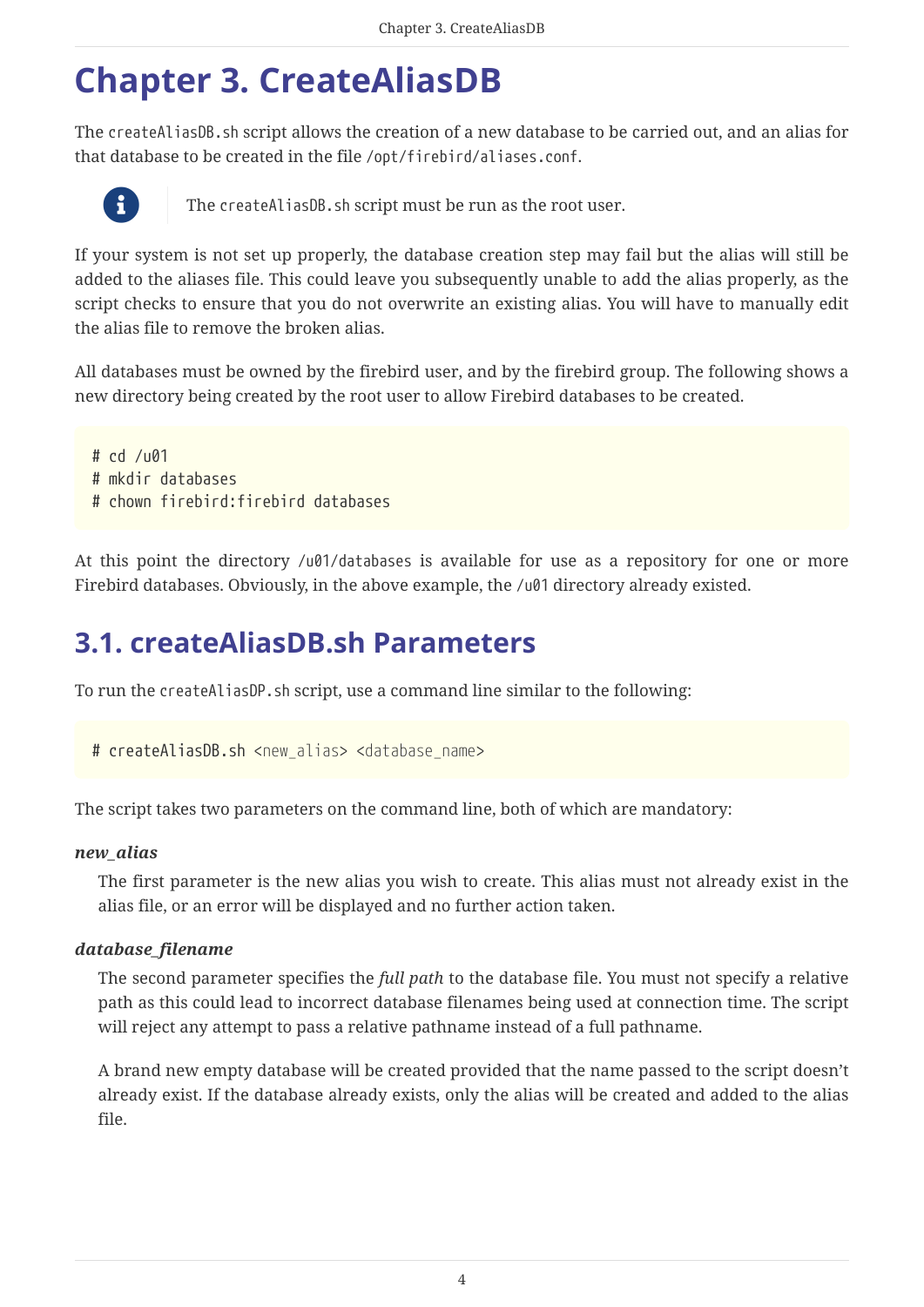## <span id="page-5-0"></span>**Chapter 4. Fb\_config**

The fb config script is intended to be used from within a makefile to supply various settings and compiler options which are accurate and specific to the installation being used.



This script can be run by any user who has been given execute privileges to it. You do not need to be root to use this script.

### <span id="page-5-1"></span>**4.1. fb\_config Options**

To run the fb\_config script, use a command line similar to the following:

```
fb_config <option> [ <option> [...]]
```
The script takes one or more options on the command line:

**--help**

This parameter displays the list of allowed options. It should not be supplied in addition to other options.

#### **--cflags**

This option returns the list of directories where Firebird include files are stored. This is required by the C and C++ compilers to allow compiler #include directives to be correctly resolved. On my own system, this option returns '-I/opt/firebird/include'.

**--libs**

This option returns the list of directories where Firebird libraries are located and a list of those libraries that are required to be linked by the linker to create a client server Firebird application. This option returns '-L/opt/firebird/lib -lfbclient' on my system.

#### **--embedlibs**

This option returns the list of directories where Firebird libraries are located and a list of those libraries that are required to be linked by the linker to create an embedded Firebird application. This option returns '-L/opt/firebird/lib -lfbembed' on my system.

**--bindir**

On my system, this option returns '/opt/firebird/bin' as the full path to the Firebird /bin directory.

#### **--version**

This option returns a three part version string made up of the concatenation of the Firebird build version, a dash, the package version, a dot and the system architecture. My own laptop Linux system returns '1.5.0.4290-0.i686'.

The following is a brief excerpt from a makefile which shows how to define two macros, FBFLAGS and FBLIBS, and initialise them to the correct values using fb\_config. Note the use of the back tick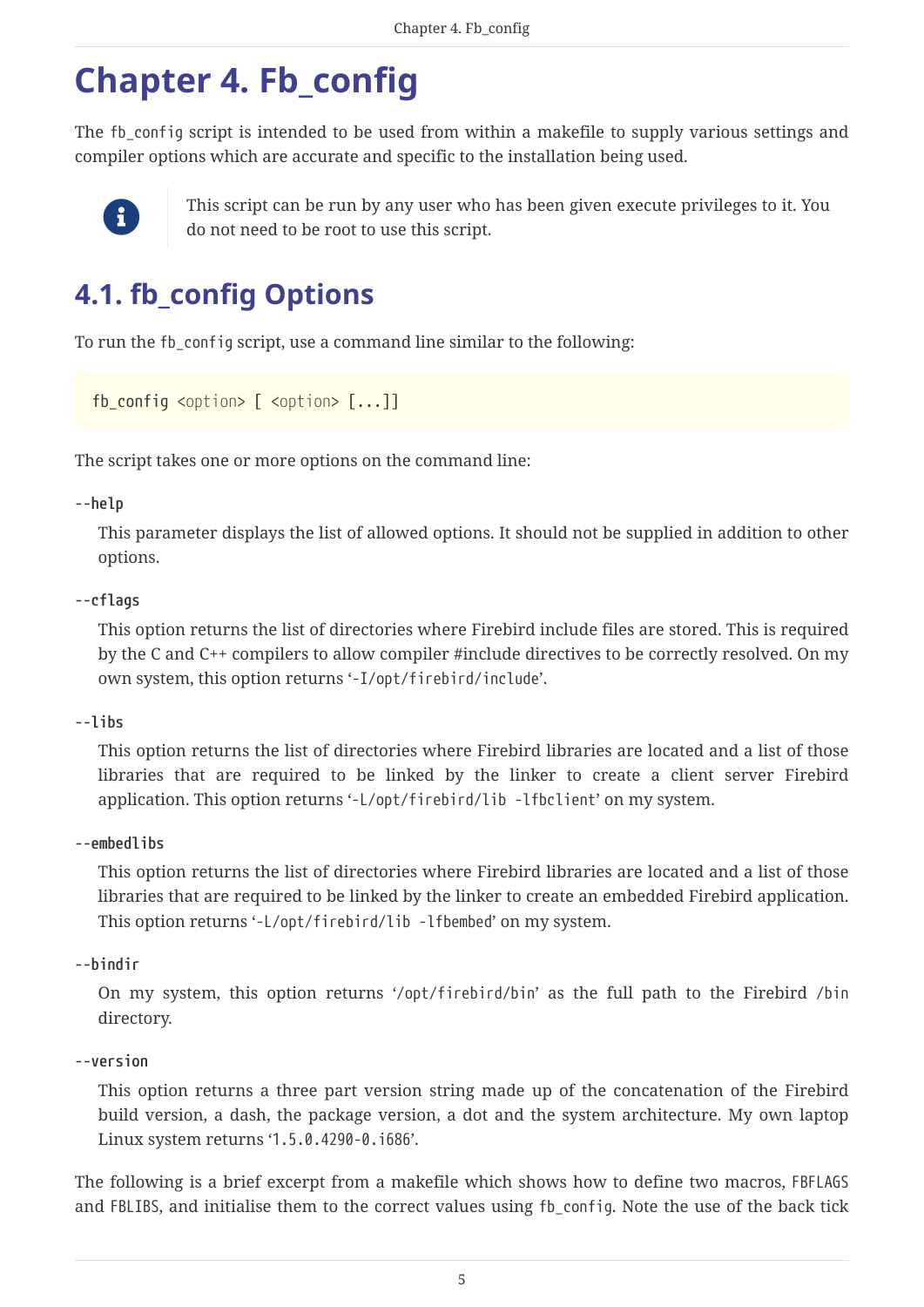character (`) rather than a single quote character (').

```
...
FBFLAGS = `fb_config --cflags`
FBLIBS = `fb_config --libs`
...
```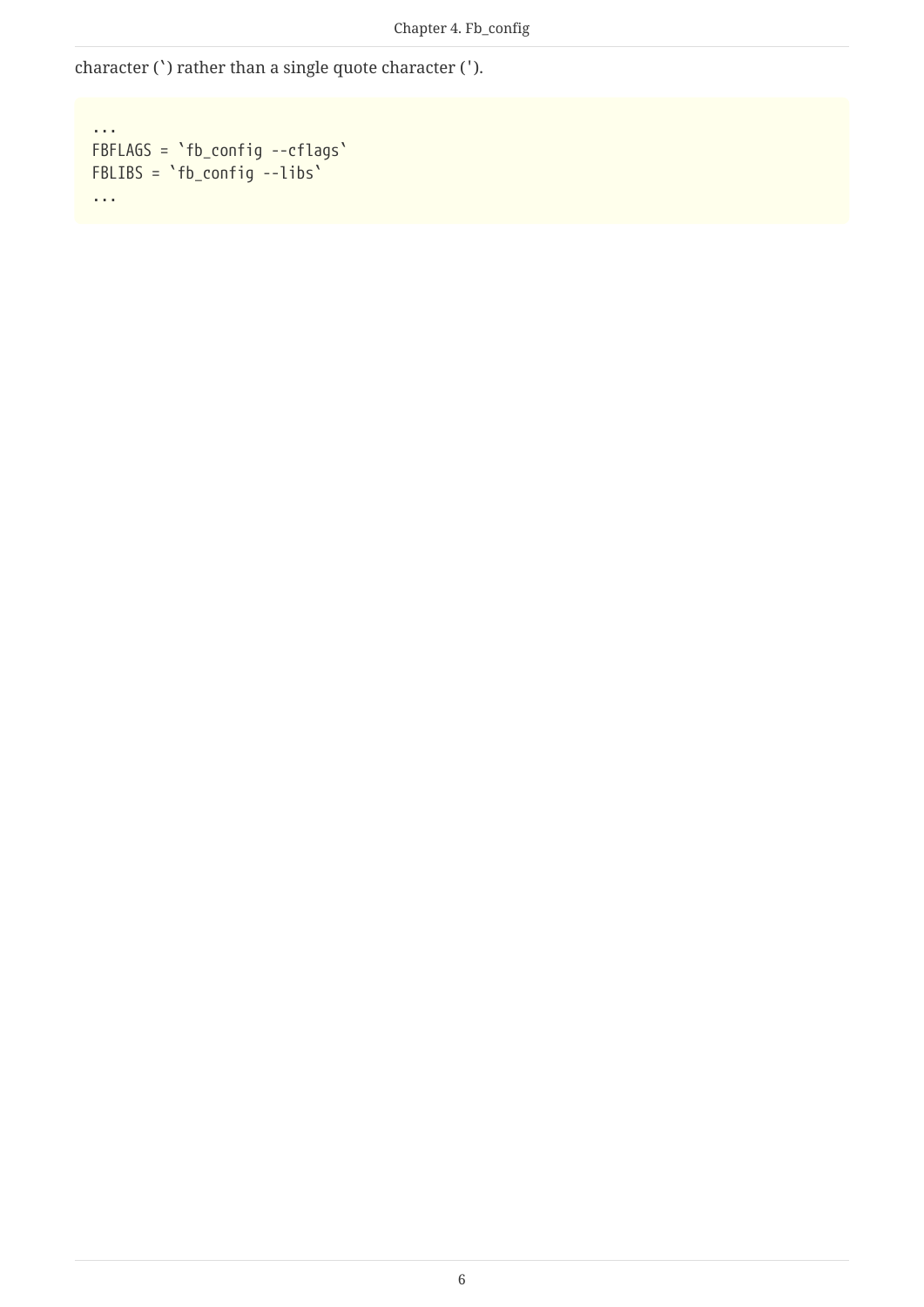### <span id="page-7-0"></span>**Chapter 5. ChangeRunUser**

Under Firebird 1.5 there are two versions of the changeRunUser.sh script, the one prefixed 'SS' is for Super Server installations and the one prefixed 'CS' is for Classic Server installations. In Firebird 2 onwards, the script is simply changeRunUser.sh.



**The script should be run as root.** 

The changeRunUser.sh script allows the user and group, under which the Firebird server runs, to be changed. By default, this is now the firebird user and group, however, in previous versions the Firebird server ran as the root user which is undesirable from a system security point of view and allowed databases to be created all over the file system. With the new firebird user, restrictions can be placed on where databases can be created.

The script changes the owing user and group of a number of files in the Firebird installation directory, the logfile and also the startup script /etc/rc.d.init.d/firebird which is used to start and stop the Firebird server.

### <span id="page-7-1"></span>**5.1. ChangeRunUser.sh Parameters**

To run the script, use a command line similar to the following:

```
changeRunUser.sh <username> <groupname>
```
The script takes two parameters on the command line, both of which are optional as you will be prompted if both are omitted. If you only supply one parameter, it is assumed to be the username and you will be prompted for the groupname.

#### *username*

This parameter sets the username under which the Firebird server is to run. The supplied value is validated against entries in /etc/passwd.

#### *groupname*

This parameter sets the groupname under which the Firebird server is to run. The supplied value is validated against entries in /etc/group.

The following example shows the use of changeRunUser. Sh to change the owning user and group to firebird. The firebird user and group is actually the default when Firebird is installed so there is no need for you to run the script unless you have changed these details already.

```
# cd /opt/firebird/bin
# ./changeRunUser.sh firebird firebird
Updating /opt/firebird
Updating startup script
Completed
```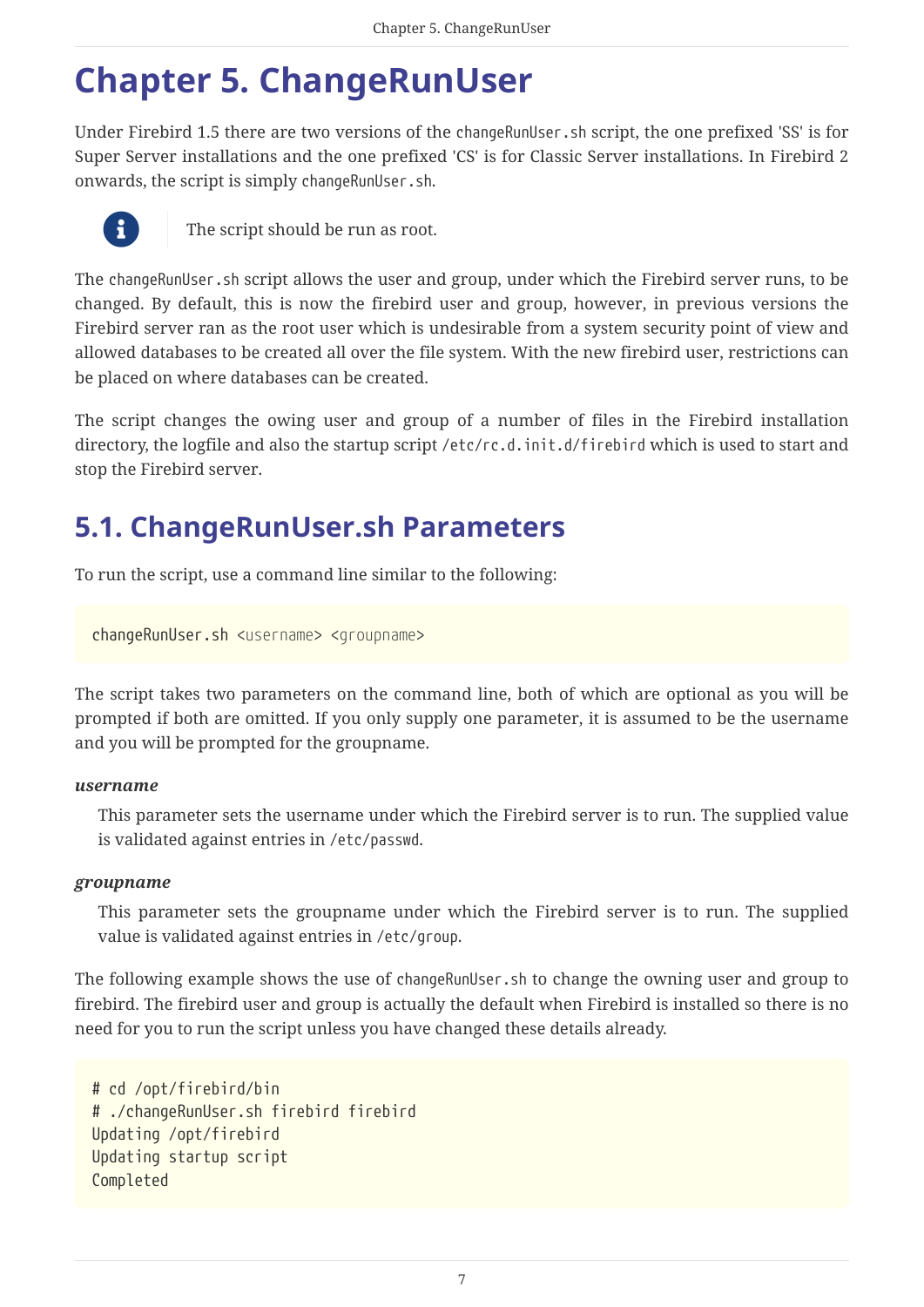If you are running Firebird 2.1 or higher, there is no longer a prompt if you run this script with no parameters. The script now defaults to firebird for the user and group if you do not supply any parameters. Running the script under 2.1 gives the following:

```
# cd /opt/firebird/bin
# ./changeRunUser.sh
Shutting down Firebird done and the state of the state of the state of the state of the state of the state of the state of the state of the state of the state of the state of the state of the state of the state of the stat
Change Firebird install for /opt/firebird to uid=firebird gid=firebird
(User or group options can be changed by editing this script)
Press return to continue - or <sup>^</sup>C to abort
Updating /etc file(s)
Updating /opt/firebird
Starting Firebird done and the starting firebird done and the starting firebird done
Completed.
```


When this script prompts you to "*Press return to continue …*" any VNC sessions connected to the *database server* will have been killed. Please ensure that you have the server at a quiet period and not during normal running hours when you make this change. This affects Suse Linux Enterprise 10 but may affect other Linux distributions as well.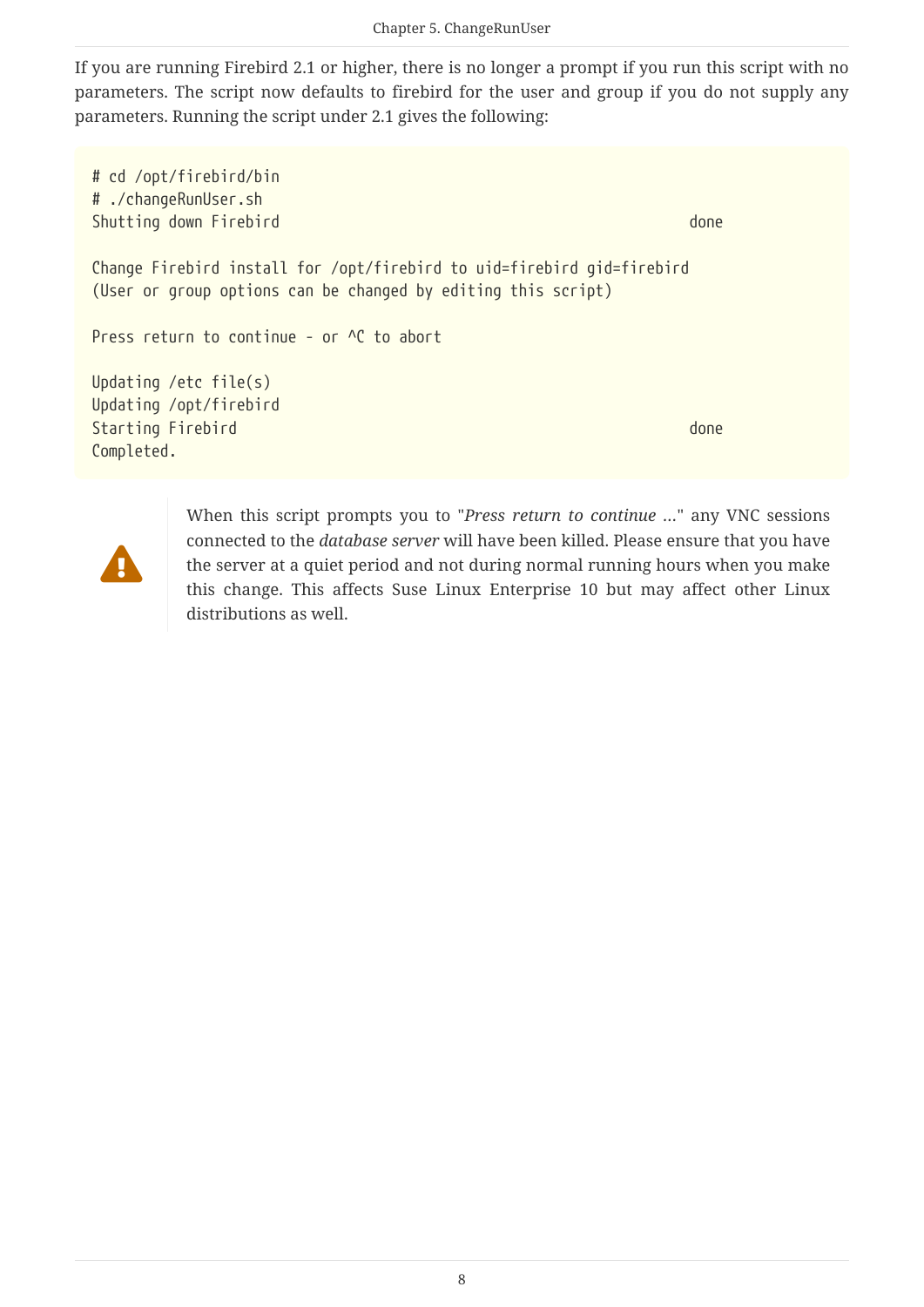### <span id="page-9-0"></span>**Chapter 6. RestoreRootRunUser**

Under Firebird 1.5 there are two versions of the restoreRootRunUser.sh script. The one prefixed 'SS' is for Super Server installations and the one prefixed 'CS' is for Classic Server installations. In Firebird 2 onwards, the script is simply restoreRootRunUser.sh.



This script must be run as root.

This script simply restores the old style installation format whereby the Firebird Super Server runs as the root user and group.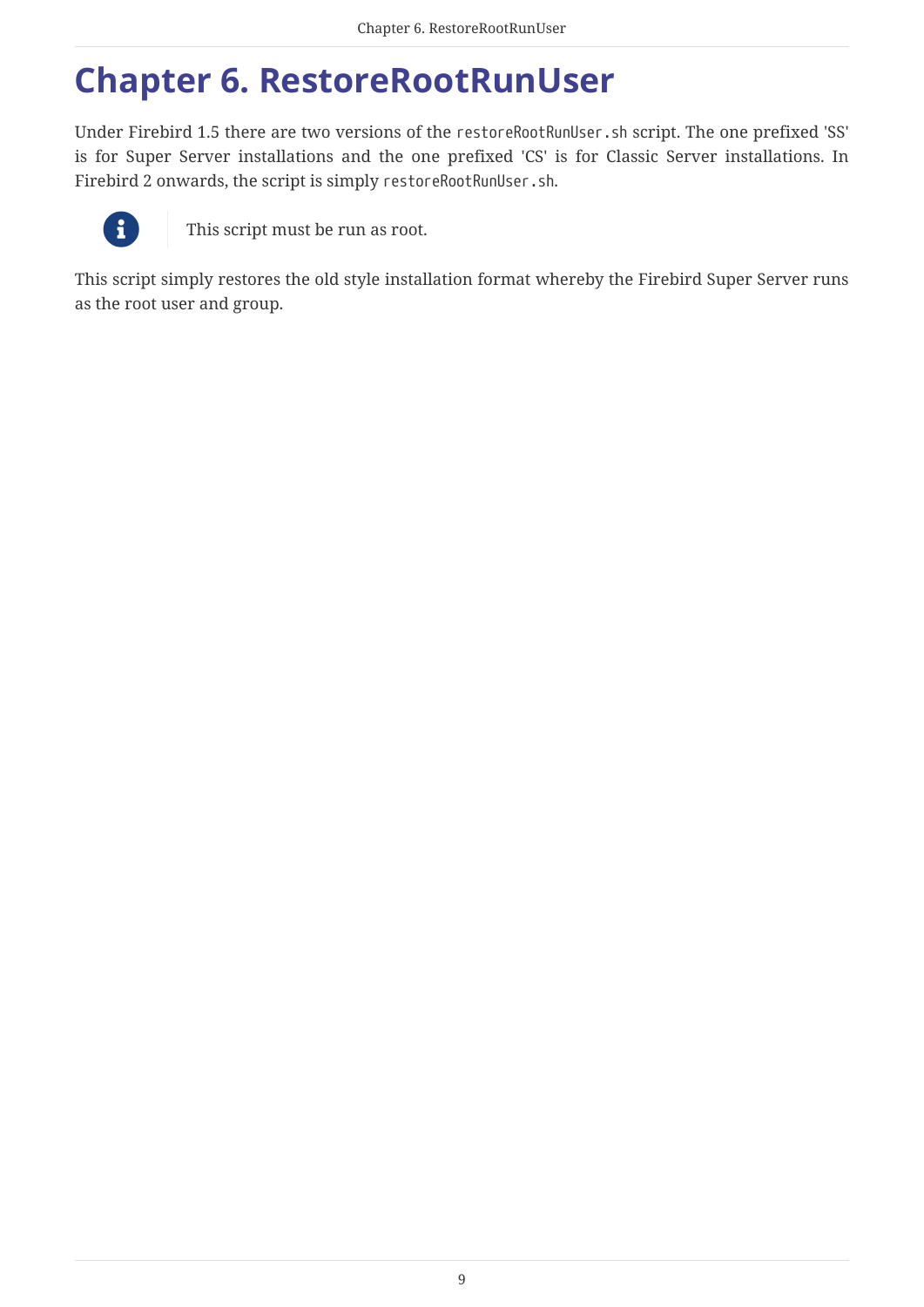## <span id="page-10-0"></span>**Chapter 7. ChangeGDSLibraryCompatibleLink**

This script, changeGdsLibraryCompatibleLink.sh, is available with Classic Server installations only, and is used to change the symlink libgds.so to point to the appropriate library for the installation. There are two possible libraries that the symlink can point to:

- /opt/firebird/lib/libfbclient.so for client server applications
- /opt/firebird/lib/libfbembed.so for embedded server applications.

After installation, the libgds.so symlink points to the client server library by default so if you are running an embedded application, you need to run this script to point libgds.so at the embedded library instead.



**This script must be run as root.** 

The following example shows how this script is used to change from embedded server to client server use:

```
# cd /opt/firebird/bin
# ./changeGdsCompatibleLibraryLink.sh
For classic server there are two optional backward compatible client
libraries. These are libfbclient.so and libfbembed.so.
libfbclient.so) enables your client to be multithreaded but must
                  connect to a database via a server.
libfbembed.so) allows the client to directly open the database file,
                  but does not support multithreaded access
Your current setting is:
/usr/lib/libgds.so -> /opt/firebird/lib/libfbembed.so
Which option would you like to choose (client|embed|remove)
                                                        [client] client
#
```
The default option is client which will recreate the symlink to the client server library, embed will recreate the symlink to the embedded server, while remove will remove the symlink altogether.

There are no messages displayed to inform you of the success of the script, however, if you run it again, you will notice the current setting should be different to that displayed when you previously ran the script.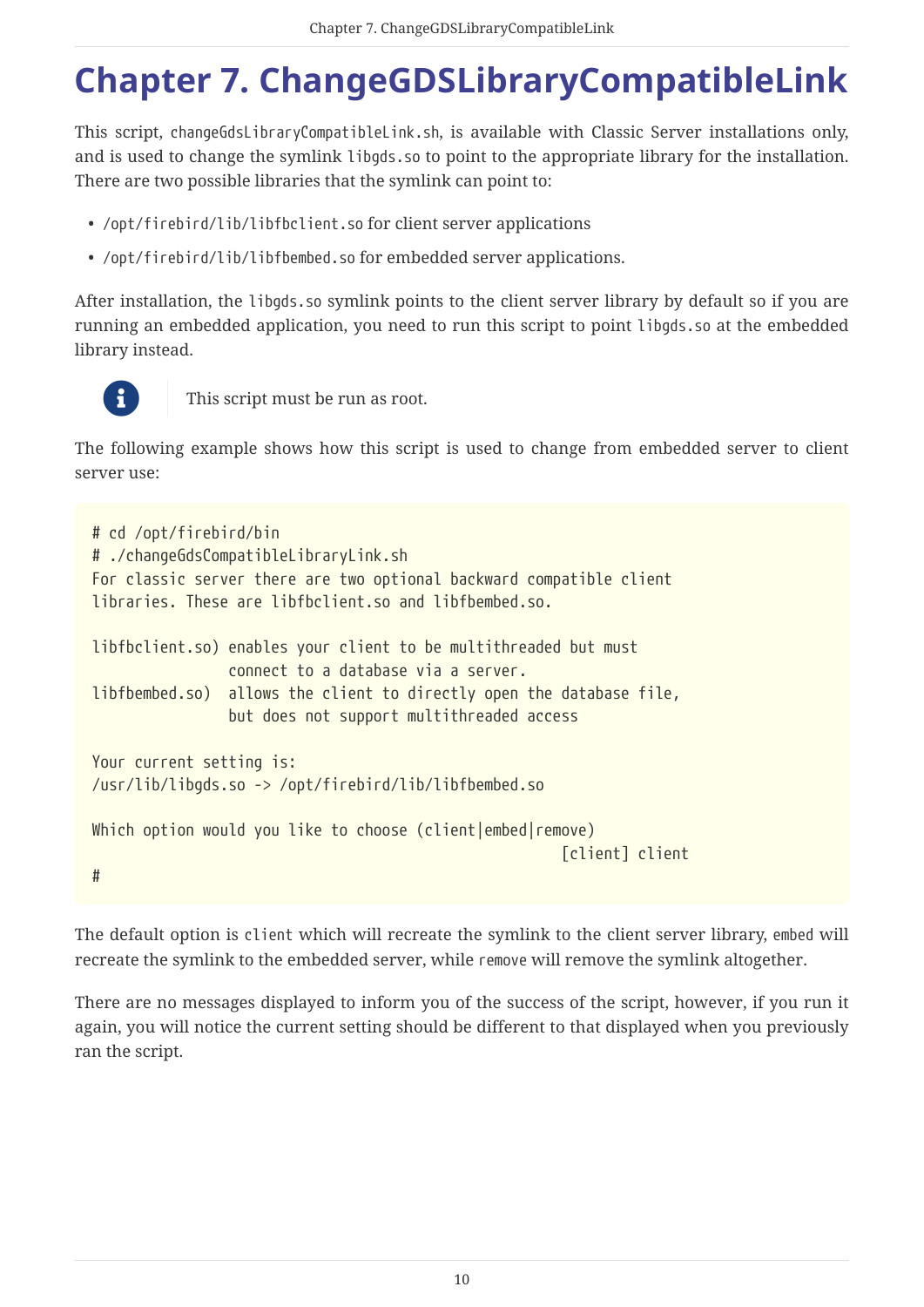### <span id="page-11-0"></span>**Appendix A: Document history**

The exact file history is recorded in the firebird-documentation git repository; see <https://github.com/FirebirdSQL/firebird-documentation>

#### **Revision History**

| 0.1 22 Nov<br>2004     |        | ND Created as a chapter in the Command Line Utilities manual.                                                                                |
|------------------------|--------|----------------------------------------------------------------------------------------------------------------------------------------------|
| 1.0 19 Oct<br>2009     |        | ND Updated for Firebird 2, minor changes to punctuation and then converted to a<br>stand alone manual.                                       |
| 1.1 $05$ Jan<br>2010   |        | ND Spelling correction.                                                                                                                      |
| 1.2 27 Apr<br>2010     |        | ND When changing the DBA password, it is no longer the case that the startup<br>script is also amended. Other changed for version 2.1 added. |
| $1.3 \ 20$ Jun<br>2020 | M<br>R | Conversion to AsciiDoc, minor copy-editing                                                                                                   |